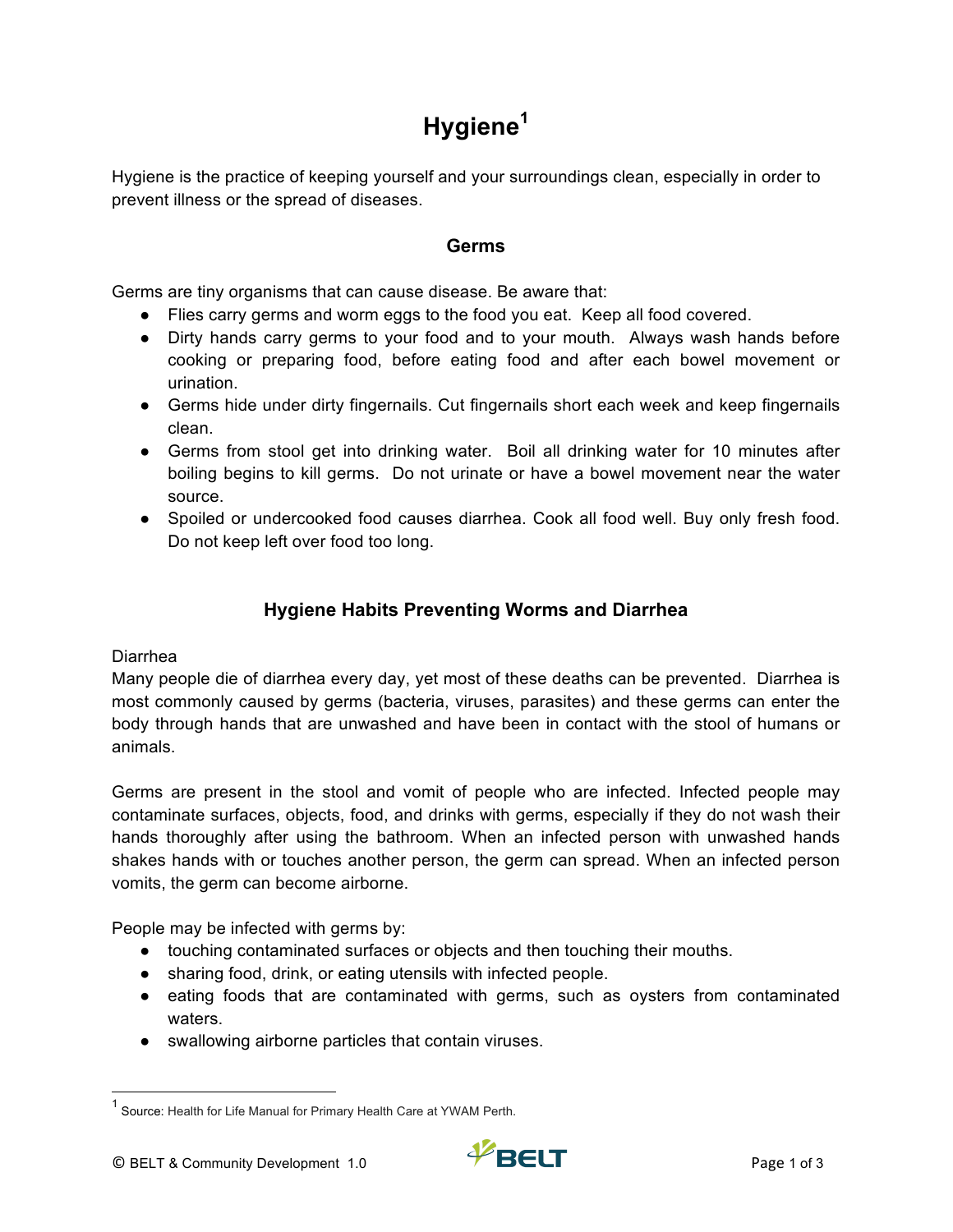Infected people who do not have symptoms can still transmit germs. Germs may be present in the stool up to 2 weeks after a person recovers from gastroenteritis.

When a person has diarrhea, he has many frequent watery or wet stools. With each watery stool, the person loses water from the body. If he does not drink as much water as he loses in the stool, the water in his body will dry up and eventually he will die from loss of water – the body cannot live without water. When water is lost in the stool, salt is also lost and so this must be replaced also.

Signs of dehydration include:

- Sunken eyes, dry mouth, little or no urine, loss of skin tone, a sunken soft spot on the scalp.
- Diarrhea may be accompanied by vomiting and this leads to further loss of water.
- Diarrhea can be prevented by using clean water for cooking and maintaining clean hygiene.

## **Personal Hygiene**

Personal hygiene is keeping our bodies, our teeth, our hair, and our clothes clean. People should be clean because being clean helps prevent diseases. God is also concerned about our cleanliness.

Basic guidelines:

- Always wash your hands with soap when you get up in the morning, after having a bowel movement, before eating and preparing food. This helps to remove germs that can cause disease that your hands may have come in contact with. If you don't have soap, you can use a mixture of  $\frac{1}{4}$  or  $\frac{1}{2}$  cup dried powdered orange peel or dried Papaya leaves or Yucca plant mixed in water to form a paste. Rub this paste all over your hands then rinse off with water. Or you may apply sesame or coconut or other oil to your skin, then wash off with warm water. Use a wash cloth to remove the excess oil. You can use these methods also for bathing.
- Bathe often every day when the weather is hot. Bathe after working hard or sweating. Frequent bathing helps prevent skin infections, dandruff, pimples, itching and rashes. Sick people, including babies, should be bathed daily. Washing your eyes helps prevent eye infections - conjunctivitis and trachoma.
- Wash your hair often to help prevent problems such as lice, ringworm, etc. Ringworm is caused by a tiny germ spread by skin contact with someone who has it or from dirt. Washing can remove the fungus.
- Brush your teeth every day and after each time you eat sweets. If you do not have a toothbrush and toothpaste, rub your teeth with a mixture of half salt and half baking soda. Salt by itself will also work.
- In areas where hookworm is common, do not go barefoot or allow children to do so. Hookworm infection causes severe anemia. These worms enter the body through the soles of the feet.